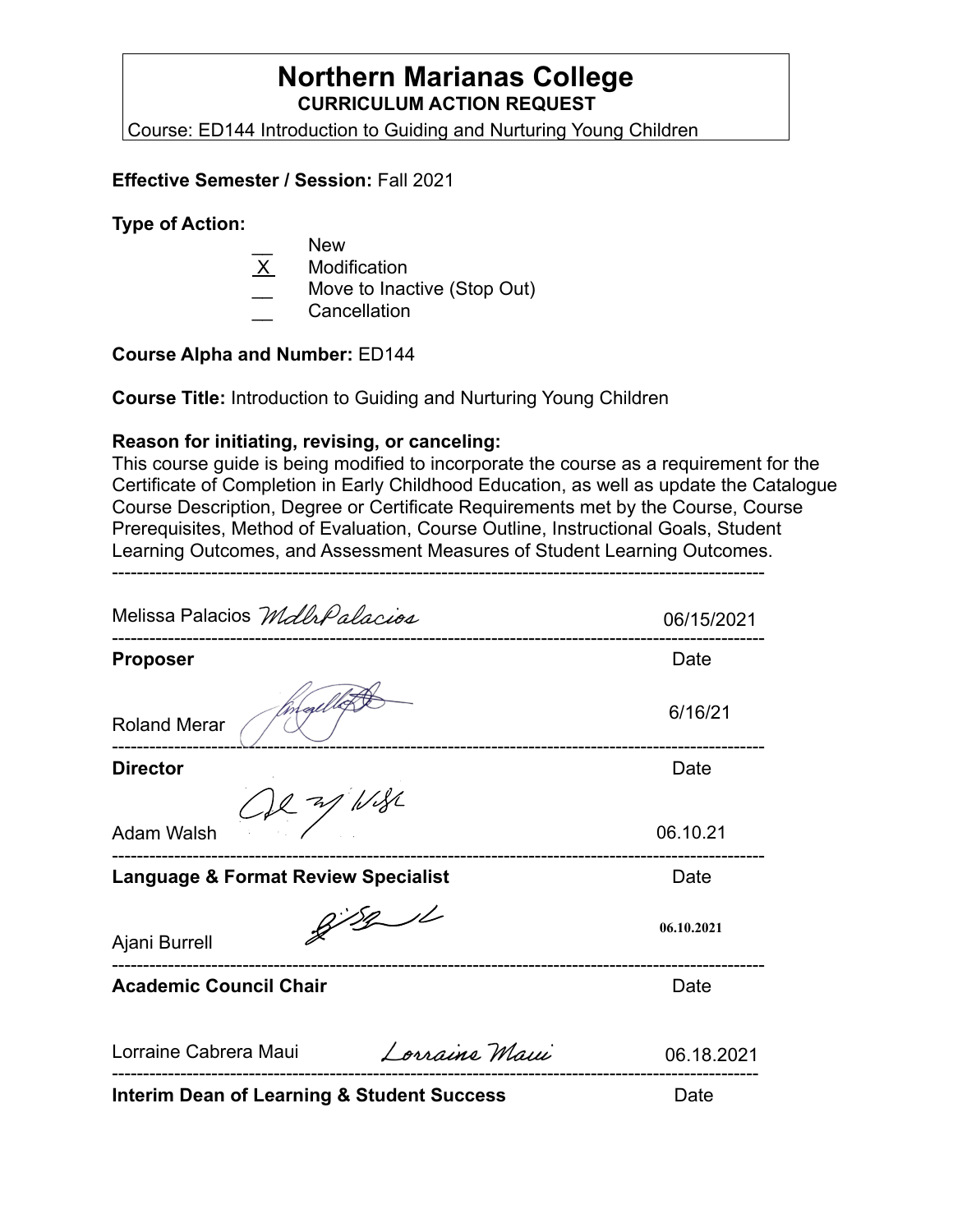# **Northern Marianas College Page: 2 Course Guide**

Course: ED144 Introduction to Guiding and Nurturing Young Children

#### **1. Department**

School of Education

### **2. Purpose**

The purpose of this course is to introduce students to information about children's behavior. It provides students an overview of the different ways to identify challenging behavior and offers strategies to apply when responding to young children and their behavior.

# **3. Description**

# **A. Required/Recommended Textbook(s) and Related Materials**

Required:

*Guiding Chilren's Social Development and Learning: Theory and Skills | 9th Edition*

Marjorie J. Kostelnik, Ph.D/Anne K. Soderman, Ph.D./Alice Phipps Whiren, Ph.D./Michelle L. Rupiper, Ph.D. Copyright 2018 | Published ISBN: 9781305960756

Recommended: None

#### **B. Contact Hours**

- **1. Lecture:** 3 per week / 45 per semester
- **2. Lab:** None
- **3. Other:** None

# **C. Credits**

- **1. Number:** 3
- **2. Type:** Regular Degree Credits

# **D. Catalogue Course Description**

This course introduces students to practical knowledge necessary for guiding and nurturing young children in early childhood education. It offers students basic knowledge and understanding using a developmentally appropriate approach to guiding and nurturing young children. English Placement: EN095 Math Placement: None (offered Fall and Spring).

#### **E. Degree or Certificate Requirements Met by Course**

A "C" grade or better in this course satisfies a core course requirement in Northern Marianas College Bachelor of Science in Business Management, Accounting Concentration.

# **F. Course Activities and Design**

This course is designed to incorporate lectures, readings, in-class assignments, demonstrations and teach-back, assigned projects, reflective essays, topic discussions, student participation, collaboration and engagement.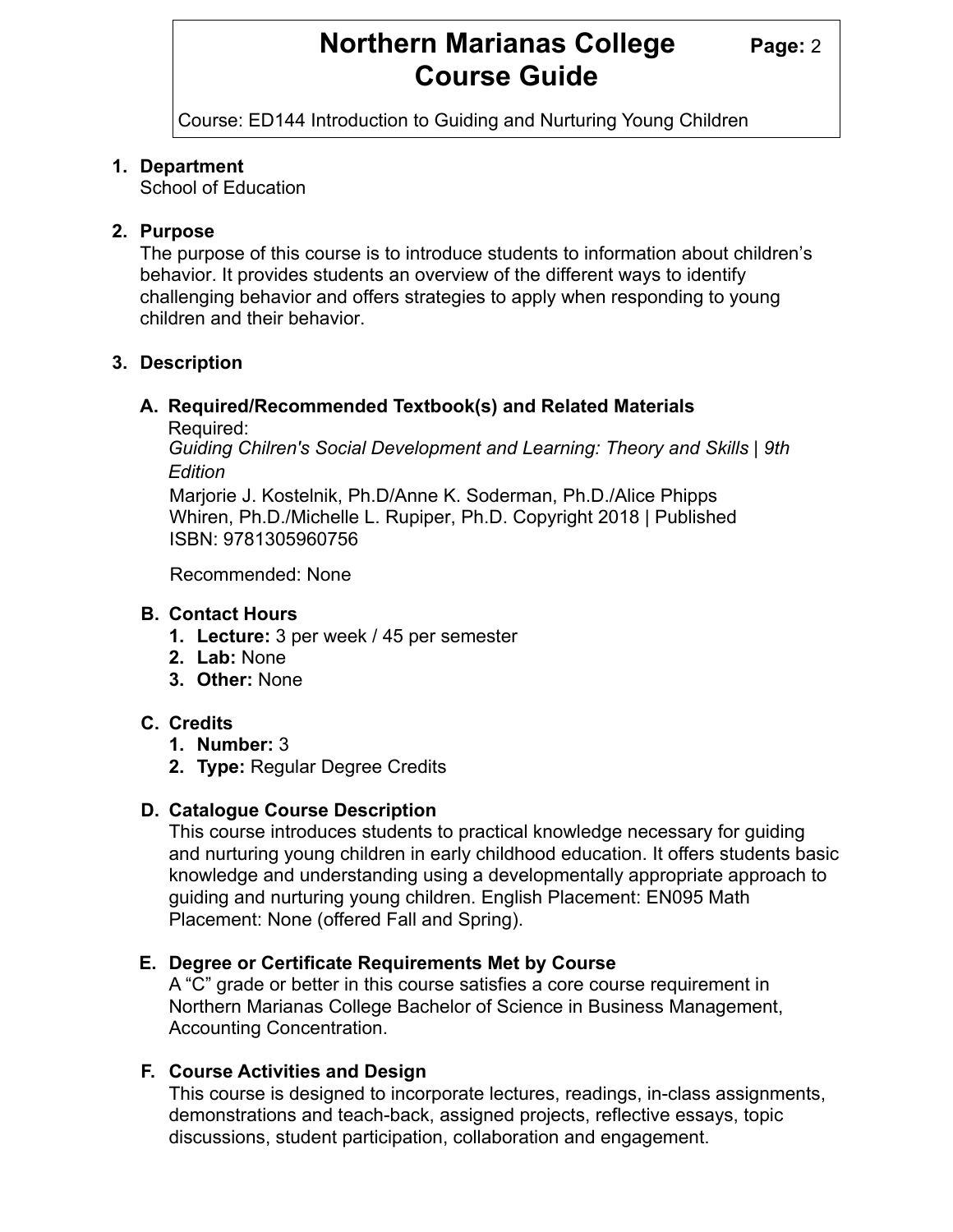# **Northern Marianas College Page: 3 Course Guide**

Course: ED144 Introduction to Guiding and Nurturing Young Children

#### **4. Course Prerequisite(s); Concurrent Course Enrollment**  Prerequisites: None

Concurrent Course Enrollment: None

### **Required English/Mathematics Proficiency Level(s)**

 English Placement Level: EN095 Mathematics Placement Level: None

#### **5. Estimated Cost of Course; Instructional Resources Needed**

 Cost to the Student: Tuition for a 3-credit course, instructional material fees, and textbook.

Cost to the College: Salary of instructor, supplies, materials and internet.

 Instructional resources needed for this course include: internet, projector, and whiteboard.

#### **6. Method of Evaluation**

 Students will be evaluated on the basis of attendance, in-class assignments, demonstrations, a teach-back, assigned projects, reflective essays, topic discussions, participation, collaboration, engagement, midterm and final exam. NMC's grading and attendance policies will be followed.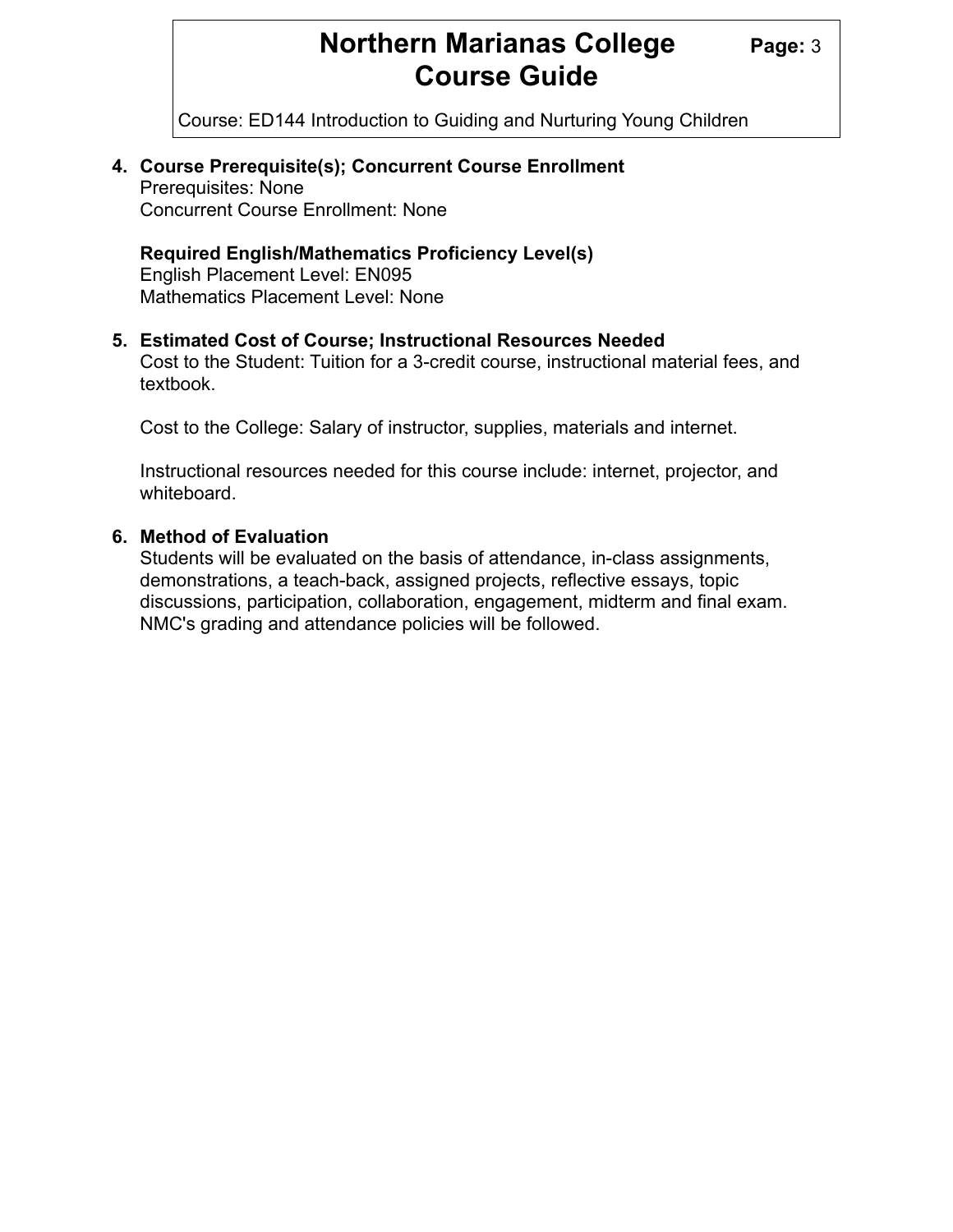# **Northern Marianas College Page: 4 Course Guide**

Course: ED144 Introduction to Guiding and Nurturing Young Children

# **7. Course Outline**

 This is a topical outline and does not necessarily indicate the sequence in which the material will be presented.

- 1.0 Ages and Stages of Development
- 2.0 Types of Behavior
- 3.0 Triggers of Behavior
- 4.0 Strategies for Responding to Challenging Behavior
- 5.0 Supportive Physical Environments and Guiding Children During Routines and **Transitions**
- 6.0 Using Observations and Decision Making Models to Guide Children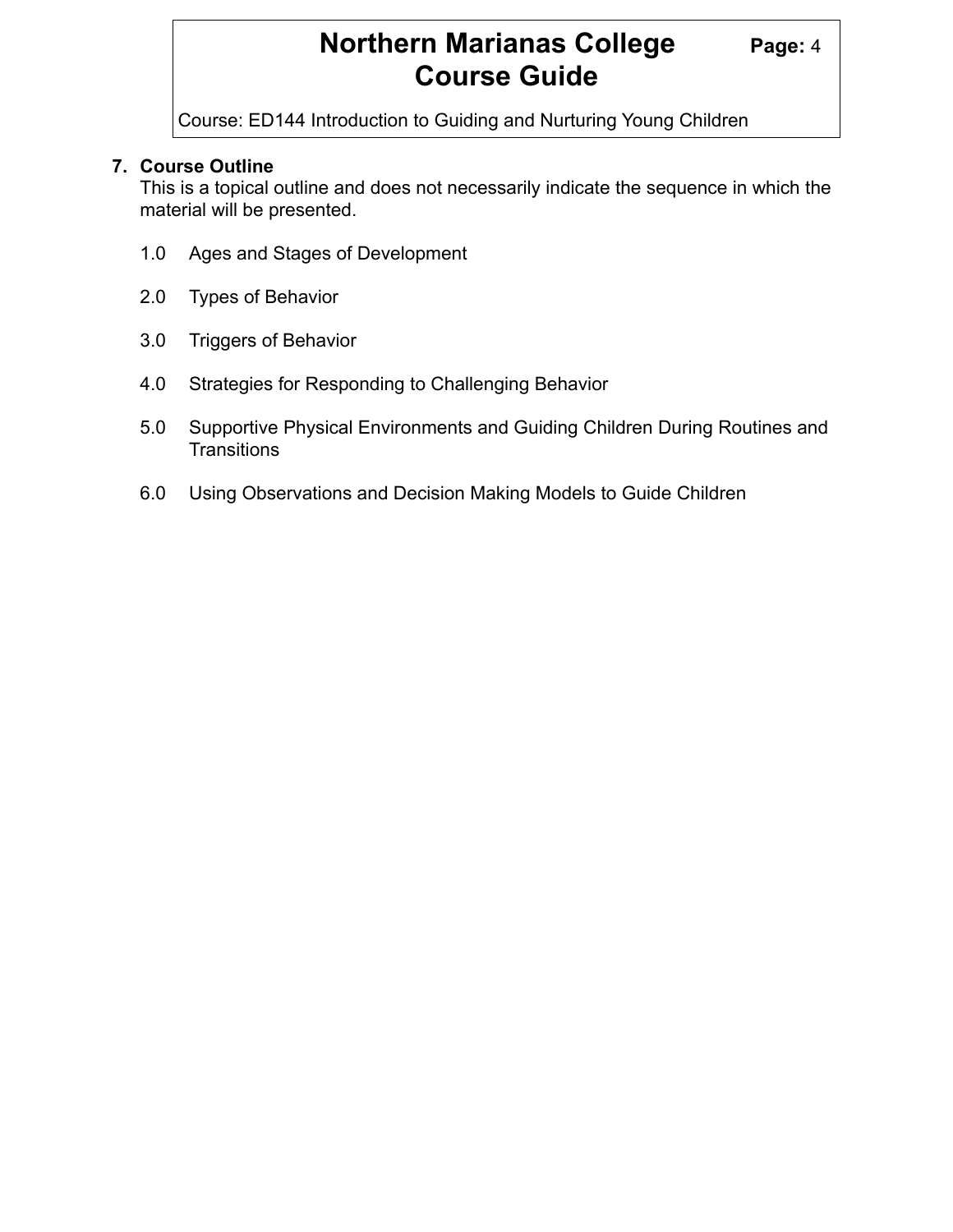# **Northern Marianas College Page: 5 Course Guide**

Course: ED144 Introduction to Guiding and Nurturing Young Children

#### **8. Instructional Goals**

The course will introduce students to:

- 1.0 Basic Information about Children's Growth and Development;
- 2.0 Various Types of Behavior and Their Triggers;
- 3.0 Behavioral Management and Functions of Behavior;
- 4.0 Appropriate Strategies Used When Responding to Children's Challenging Behavior;
- 5.0 Developmentally Appropriate Methods and Practices of Guiding Nurturing Children;
- 6.0 Approaches to Preventing Disruptive Behaviors in the Classroom;
- 7.0 Creating Behavior Intervention Plans; and
- 8.0 Outreach and Partnering With Families in Developing Intervention Plans.